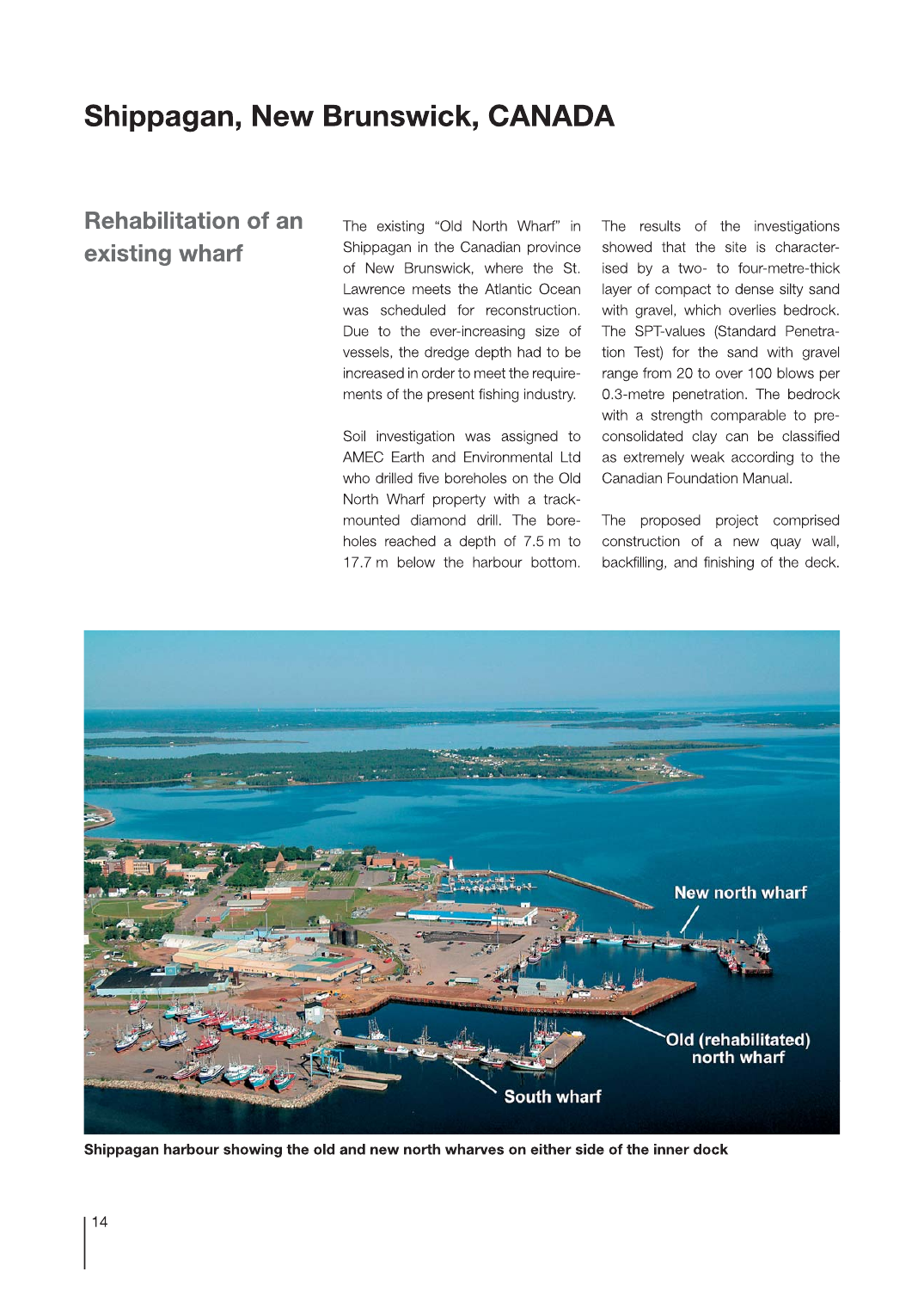

**Cross-section showing the existing and the new sheet pile wall**



The owner (Public Works and Government Services, Canada) and the consulting engineer (Eastern Designers & Company Limited) both opted for a steel sheet pile solution. Several construction methods were analysed. Due to site conditions, i.e. shallow bedrock levels, and the expected lifetime of the wharf, the sheet pile solution turned out to be the most economical option. Difficult soil conditions with sandstone, mudstone, siltstone and bedrock led to the choice of an HZ/AZ combined-wall system.

Construction was scheduled to begin in July 2002 and was expected to last twelve months. The first step of the project was the removal of the existing concrete wharf deck, cope wall, wood fenders, guide rails and related hardware. Then the HZ 575 king piles and the AZ 13 intermediary sheet piles were driven 1.5 m in front of the existing structure. The space between the new and existing wharves was backfilled with dredge material. The demolished concrete deck of the old quay made way for dredged sand that was piled up to an elevation of +3.5 m behind the newly installed combined sheet pile wall. The shoreline area between the North and South wharves was also closed with a sheet pile structure.

**New sheet pile wall installed 1.5 m in front of the existing wall**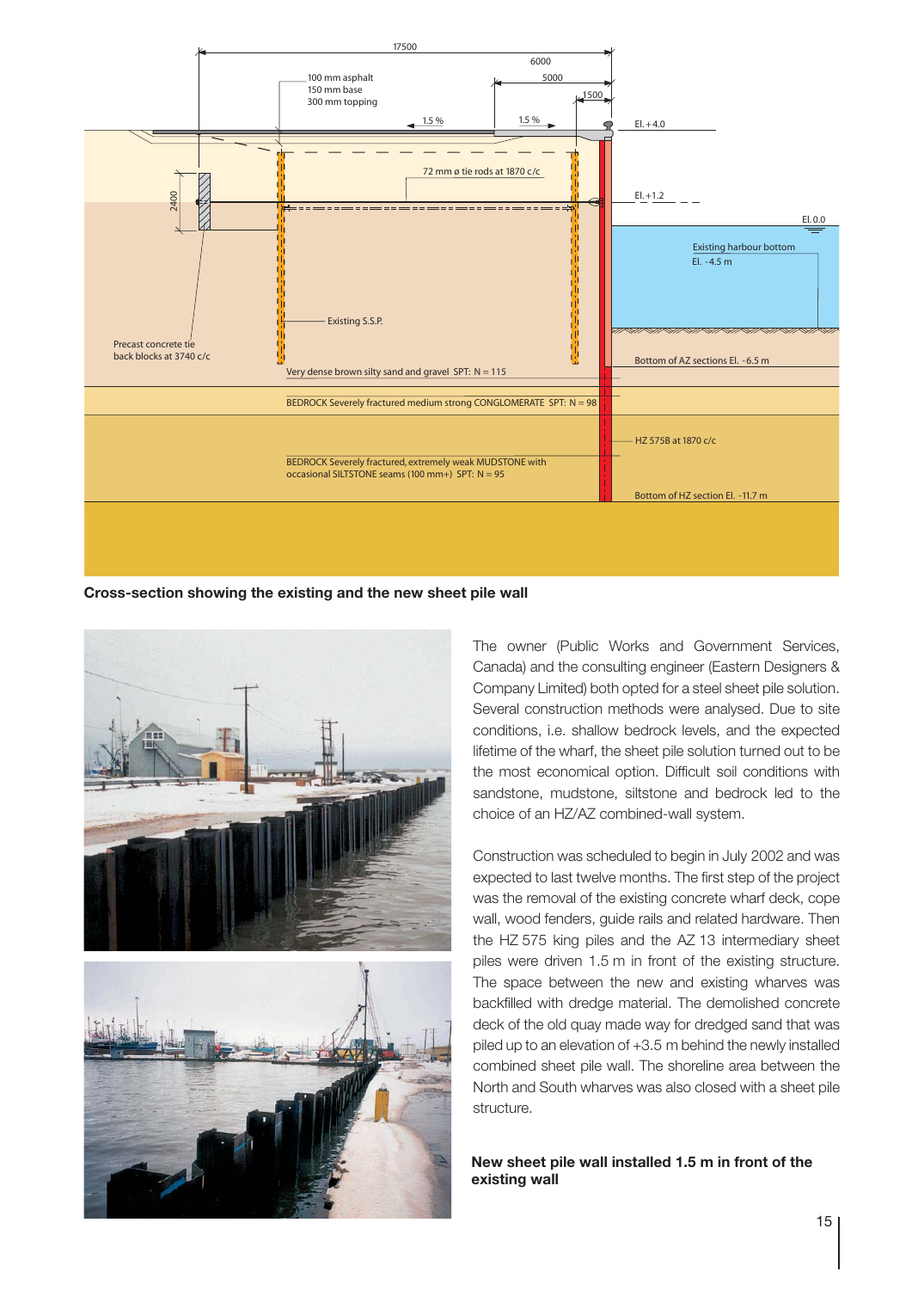

Owner: Public Works and Government Services, Canada

**Contractor:** Comeau & Savoie Construction Ltd

Designer: Eastern Designers & Company Limited

Sheet pile system: HZ 575 B -12/AZ13 and HZ 575 C -12/AZ 13

Length of HZ king piles: 15.75 m / 17.55 m

Length of AZ sheet piles: 10.55 m / 11.55 m

Steel grade: CSA Gr 350 W, except HZ connectors S 430 GP.

Total quantity of sheet piles: 800 metric tons



**The two-level template ensures the king piles are correctly positioned for driving**

A Delmag D19-32 diesel impact hammer was placed on the existing wharf to drive the steel sheet piles through the top soil layers and into the hard mudstone. Predrilling was not necessary despite tough soil conditions. Special "driving shoes" produced by APF in New Jersey, USA protected the HZ piles from damage during the driving process. The contractor Comeau & Savoie Construction Ltd built a two-level template in their workshop to facilitate the installation of combined sheet pile walls. The design of the template was based on conceptual drawings supplied by Arcelor adapted to accommodate the driving shoes.

The installation of the sheet piles proceeded smoothly and was executed in accordance with recommendations of Arcelor's Canadian office Skyline Canada. Despite encountering hard driving conditions, only three HZ beams could not be driven to the desired depth. The embedment length of those king piles was reduced and the AZ sheet piles were driven until they encountered the rock layer. The contractor was able to drive five HZ king piles and five AZ sheet piles during a typical shift of ten hours. All driving was completed within seven weeks.